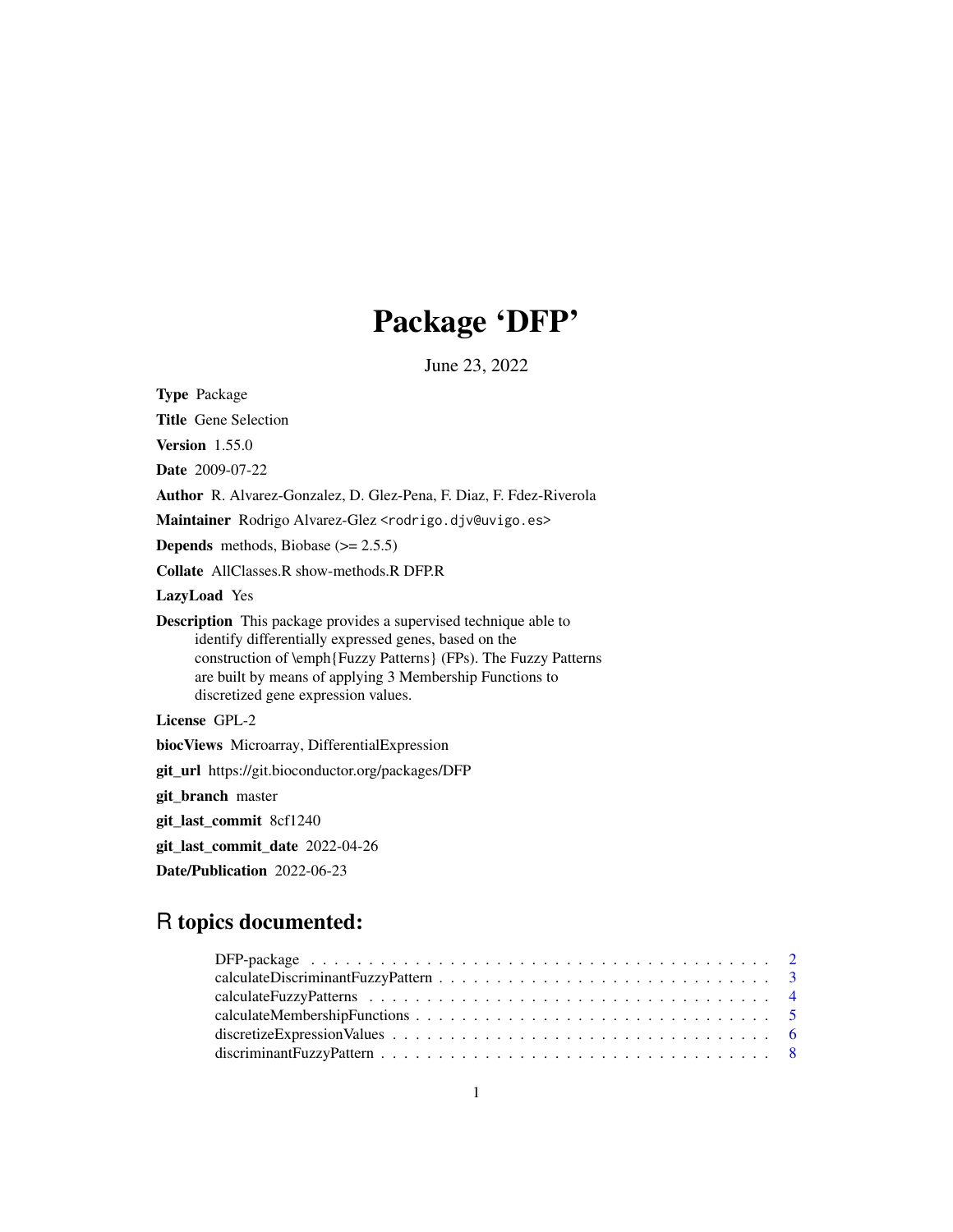### <span id="page-1-0"></span>2 DFP-package

DFP-package *DFP Package Overview*

### Description

This package provides a supervised technique able to identify differentially expressed genes, based on the construction of *Fuzzy Patterns* (FPs). The *Fuzzy Patterns* are built by means of applying 3 *Membership Functions* to discretized gene expression values.

### Details

| Package: | DFP        |
|----------|------------|
| Type:    | Package    |
| Version: | 1.0        |
| Date:    | 2008-07-03 |
| License: | $GPI - 2$  |

The main functionality of the package is provided by the [discriminantFuzzyPattern](#page-7-1) function, which works in a 4-step process:

- 1. Calculates the *Membership Functions*. These functions are used in the next step to discretize gene expression data.
- 2. Discretizes the gene expression data (float values) into 'Low', 'Medium' or 'High' labels.
- 3. Calculates a *Fuzzy Pattern* for each category. To do this, a given percentage of the samples belonging to a category must have the same label ('Low', 'Medium' or 'High').
- 4. Calculates the *Discriminant Fuzzy Pattern* (DFP) that includes those genes present in two or more FPs with different assigned labels.

Additional data classes: [ExpressionSet](#page-0-0), [AnnotatedDataFrame](#page-0-0).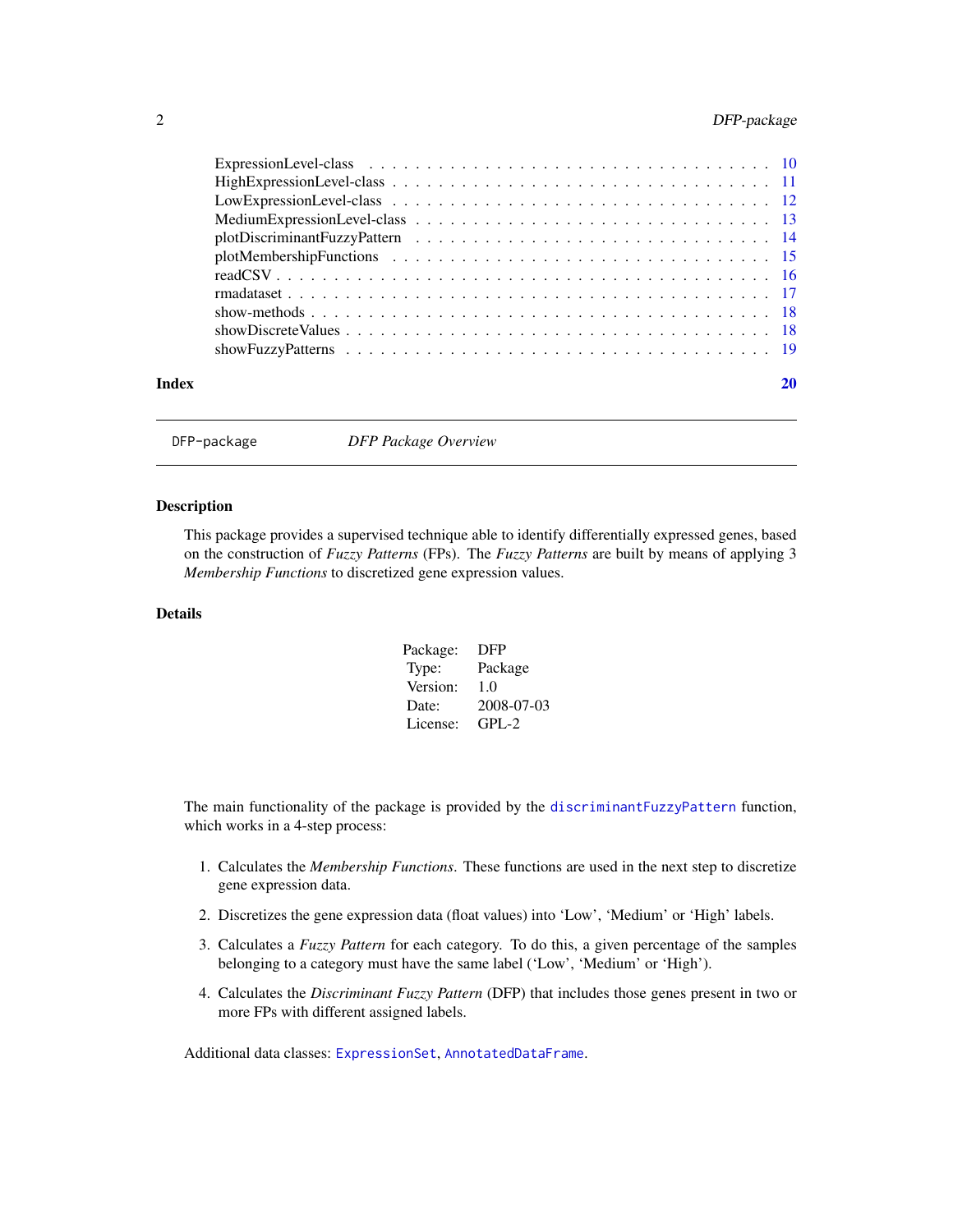#### <span id="page-2-0"></span>Author(s)

Rodrigo Alvarez-Gonzalez Daniel Glez-Pena Fernando Diaz Florentino Fdez-Riverola Maintainer: Rodrigo Alvarez-Gonzalez <<rodrigo.djv@uvigo.es>>

### References

F. Diaz; F. Fdez-Riverola; D. Glez-Pena; J.M. Corchado. Using Fuzzy Patterns for Gene Selection and Data Reduction on Microarray Data. 7th International Conference on Intelligent Data Engineering and Automated Learning: IDEAL 2006, (2006) pp. 1095-1102

#### Examples

```
#########################################
############ Get sample data ############
#########################################
library(DFP)
data(rmadataset)
#########################################
# Filter the most representative genes #
#########################################
res <- discriminantFuzzyPattern(rmadataset)
#########################################
###### Different result displays ########
#########################################
plotMembershipFunctions(rmadataset, res$membership.functions, featureNames(rmadataset)[1:2])
showDiscreteValues(res$discrete.values, featureNames(rmadataset)[1:10], c("healthy", "AML-inv"))
showFuzzyPatterns(res$fuzzy.patterns, "healthy")[21:50]
plotDiscriminantFuzzyPattern(res$discriminant.fuzzy.pattern)
```
calculateDiscriminantFuzzyPattern

*Calculates the Discriminant Fuzzy Pattern to select significative genes*

#### **Description**

Calculates the *Discriminant Fuzzy Pattern* (DFP) that includes those genes present in two or more FPs with different assigned labels.

#### Usage

calculateDiscriminantFuzzyPattern(rmadataset, fps)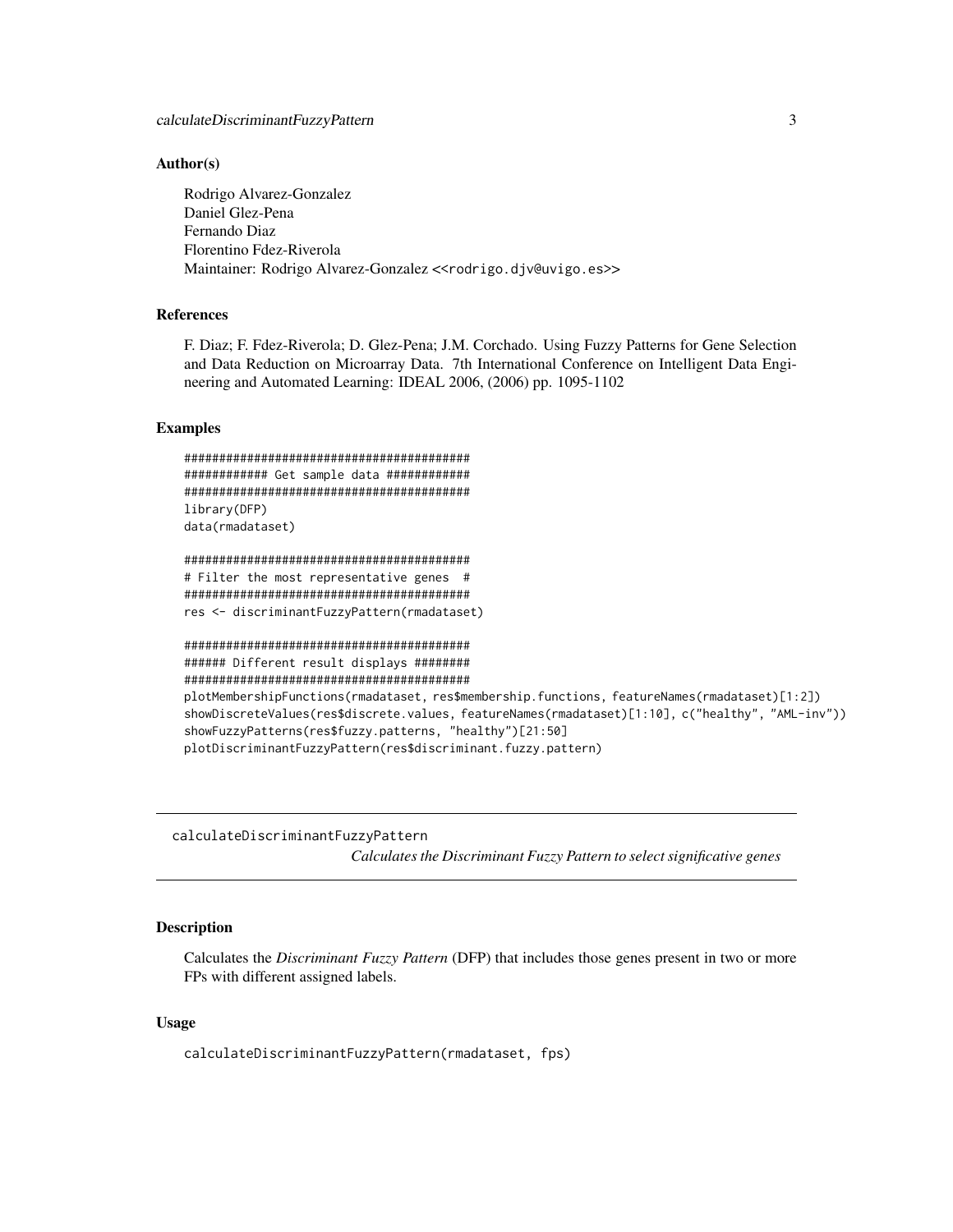### <span id="page-3-0"></span>**Arguments**

| rmadataset | ExpressionSet with numeric values containing gene expression values (rows)<br>of samples belonging to different categories (columns).                                 |
|------------|-----------------------------------------------------------------------------------------------------------------------------------------------------------------------|
|            | The ExpressionSet also contains an AnnotatedDataFrame with metadata re-<br>garding the classes to which each sample belongs.                                          |
| fps        | Genes belonging to each <i>Fuzzy Patterns</i> . There are one FP for each class.<br>Includes an attribute <i>ifs</i> with the <i>Impact Factor</i> for each category. |

### Value

Genes belonging to the final DFP. Includes an attribute ifs with the *Impact Factor* for each category.

#### Author(s)

Rodrigo Alvarez-Gonzalez Daniel Glez-Pena Fernando Diaz Florentino Fdez-Riverola Maintainer: Rodrigo Alvarez-Gonzalez <<rodrigo.djv@uvigo.es>>

### References

F. Diaz; F. Fdez-Riverola; D. Glez-Pena; J.M. Corchado. Using Fuzzy Patterns for Gene Selection and Data Reduction on Microarray Data. 7th International Conference on Intelligent Data Engineering and Automated Learning: IDEAL 2006, (2006) pp. 1095-1102

calculateFuzzyPatterns

*Calculates a Fuzzy Pattern for each category of the samples*

### **Description**

Calculates a *Fuzzy Pattern* for each category. To do this, a given percentage of the samples belonging to a category must have the same label ('Low', 'Medium' or 'High').

#### Usage

```
calculateFuzzyPatterns(rmadataset, dvs, piVal = 0.9, overlapping = 2)
```
#### Arguments

rmadataset [ExpressionSet](#page-0-0) with numeric values containing gene expression values (rows) of samples belonging to different categories (columns). The [ExpressionSet](#page-0-0) also contains an [AnnotatedDataFrame](#page-0-0) with metadata regarding the classes to which each sample belongs.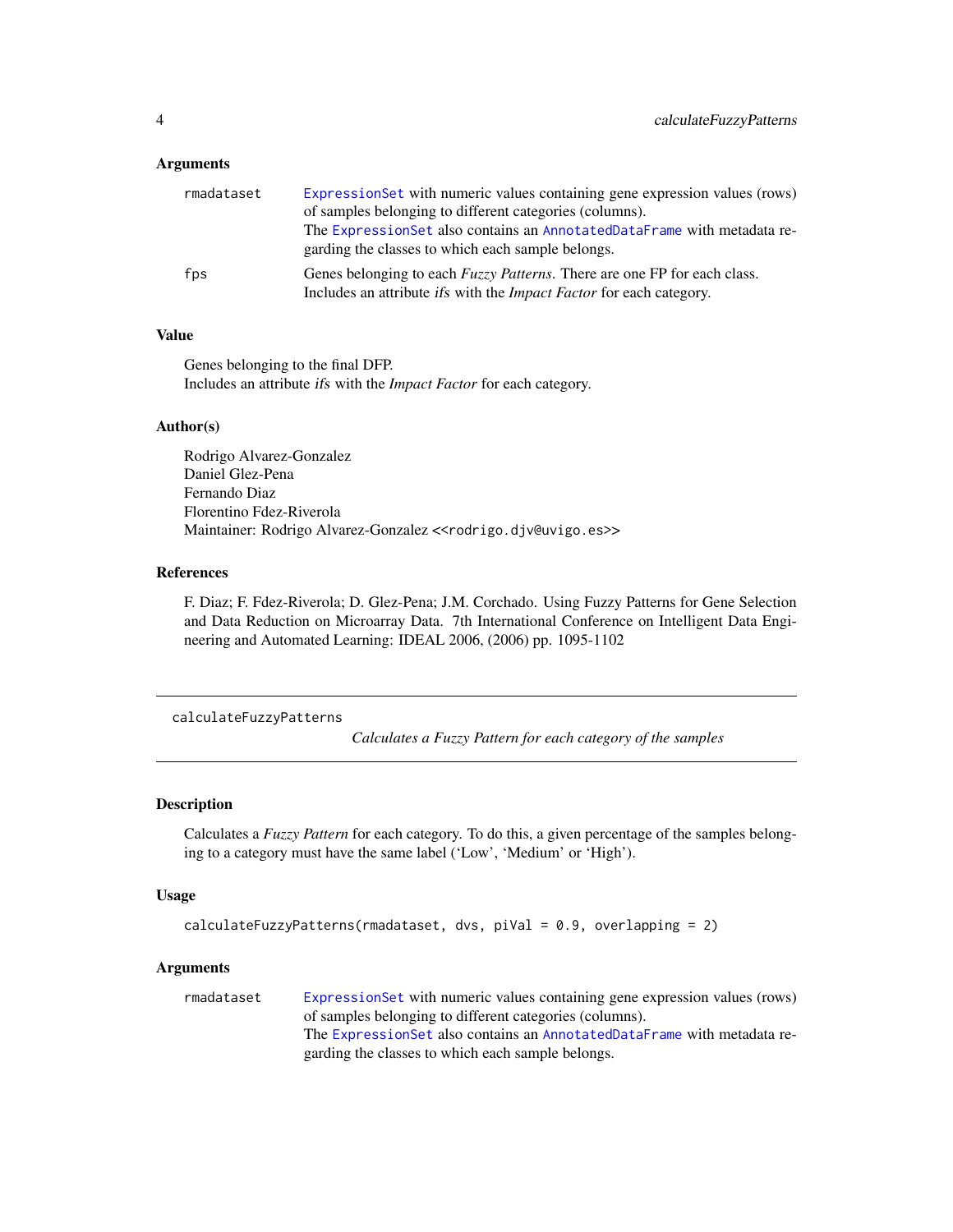<span id="page-4-0"></span>

| dvs         | Matrix containing discrete values according to the overlapping parameter after<br>discretizing the gene expression values.<br>Includes an attribute types which determines the category of each sample. |
|-------------|---------------------------------------------------------------------------------------------------------------------------------------------------------------------------------------------------------|
| piVal       | Controls the degree of exigency for selecting a gene as a member of a <i>Fuzzy</i><br>Pattern.<br>Default value = $0.9$ . Range[ $0.1$ ].                                                               |
| overlapping | Modifies the number of membership functions used in the discretization process.<br>Possible values:                                                                                                     |
|             | 1. 'Low', 'Medium', 'High'.<br>2. 'Low', 'Low-Medium', 'Medium', 'Medium-High', 'High'.<br>3. 'Low', 'Low-Medium', 'Low-Medium-High', 'Medium', 'Medium-High',<br>'High'.<br>Default value $= 2$ .      |

### Value

Genes belonging to each *Fuzzy Patterns*. There are one FP for each class. Includes an attribute ifs with the *Impact Factor* for each category.

### Author(s)

Rodrigo Alvarez-Gonzalez Daniel Glez-Pena Fernando Diaz Florentino Fdez-Riverola Maintainer: Rodrigo Alvarez-Gonzalez << rodrigo.djv@uvigo.es>>

### References

F. Diaz; F. Fdez-Riverola; D. Glez-Pena; J.M. Corchado. Using Fuzzy Patterns for Gene Selection and Data Reduction on Microarray Data. 7th International Conference on Intelligent Data Engineering and Automated Learning: IDEAL 2006, (2006) pp. 1095-1102

calculateMembershipFunctions *Calculates Membership Functions*

### Description

Calculates the *Membership Functions*. These functions are used in the next step ([discretizeExpressionValues](#page-5-1)) to discretize gene expression data.

### Usage

```
calculateMembershipFunctions(rmadataset, skipFactor = 3)
```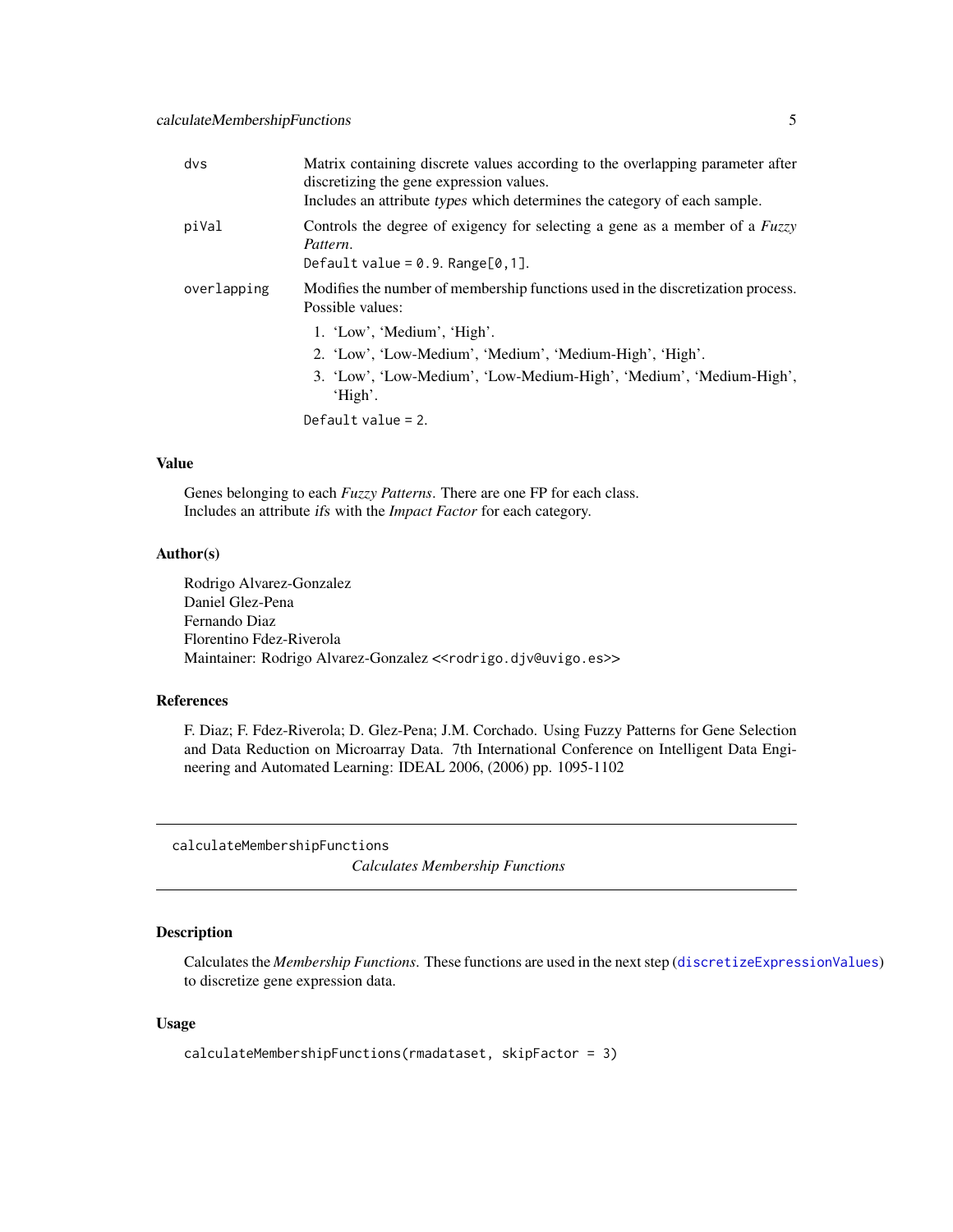#### <span id="page-5-0"></span>Arguments

| rmadataset | ExpressionSet with numeric values containing gene expression values (rows)<br>of samples belonging to different categories (columns).<br>The ExpressionSet also contains an AnnotatedDataFrame with metadata re-<br>garding the classes to which each sample belongs. |
|------------|-----------------------------------------------------------------------------------------------------------------------------------------------------------------------------------------------------------------------------------------------------------------------|
| skipFactor | Numeric value to omit odd values (a way of normalization).<br>Higher values imply that less samples of a gene are considered as odd. If<br>skipFactor=0 do <b>NOT</b> skip.<br>Default value = $3.$ Range[ $0,$ ].                                                    |

#### Value

*Membership functions* to determine the discret value (linguistic label) corresponding to a given gene expression level.

#### Author(s)

Rodrigo Alvarez-Gonzalez Daniel Glez-Pena Fernando Diaz Florentino Fdez-Riverola Maintainer: Rodrigo Alvarez-Gonzalez <<rodrigo.djv@uvigo.es>>

### References

F. Diaz; F. Fdez-Riverola; D. Glez-Pena; J.M. Corchado. Using Fuzzy Patterns for Gene Selection and Data Reduction on Microarray Data. 7th International Conference on Intelligent Data Engineering and Automated Learning: IDEAL 2006, (2006) pp. 1095-1102

<span id="page-5-1"></span>discretizeExpressionValues

*Function to discretize gene expression data*

### Description

Discretizes the gene expression data (float values) into 'Low', 'Medium' or 'High' labels.

### Usage

```
discretizeExpressionValues(rmadataset, mfs, zeta = 0.5, overlapping = 2)
```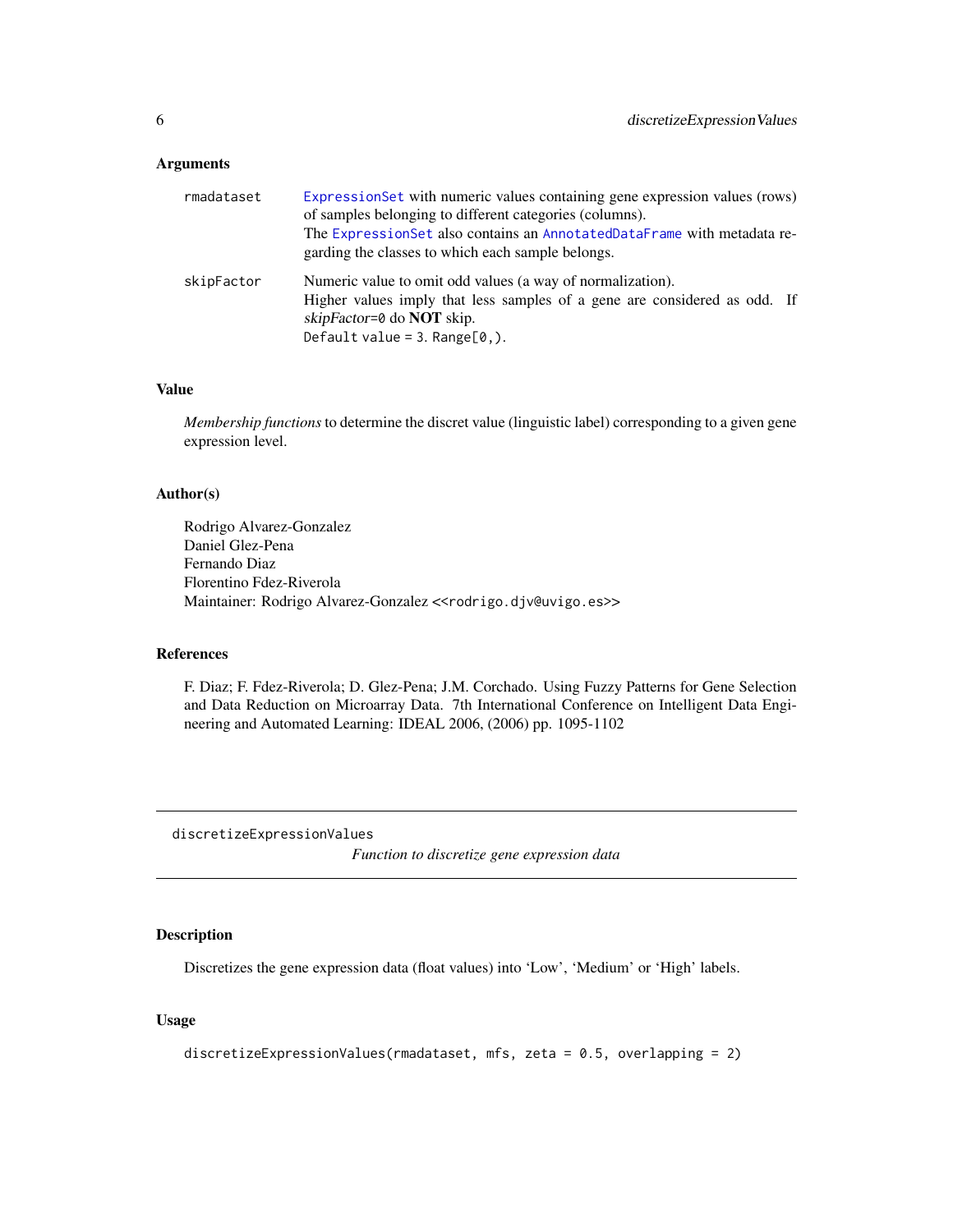### Arguments

| rmadataset  | Expression Set with numeric values containing gene expression values (rows)<br>of samples belonging to different categories (columns).<br>The ExpressionSet also contains an AnnotatedDataFrame with metadata re-<br>garding the classes to which each sample belongs.           |
|-------------|----------------------------------------------------------------------------------------------------------------------------------------------------------------------------------------------------------------------------------------------------------------------------------|
| mfs         | Membership functions to determine the discret value (linguistic label) corre-<br>sponding to a given gene expression level.                                                                                                                                                      |
| zeta        | Threshold value which controls the activation of a linguistic label ('Low', 'Medium'<br>or $'High'$ ).<br>The lower, the less posibilities of having genes with more than one assigned lin-<br>guistic label.<br>Default value = $0.5$ . Range[ $0, 1$ ].                        |
| overlapping | Modifies the number of membership functions used in the discretization process.<br>Possible values:<br>1. 'Low', 'Medium', 'High'.<br>2. 'Low', 'Low-Medium', 'Medium', 'Medium-High', 'High'.<br>3. 'Low', 'Low-Medium', 'Low-Medium-High', 'Medium', 'Medium-High',<br>'High'. |
|             | Default value = $2$ .                                                                                                                                                                                                                                                            |

### Value

Matrix containing discrete values according to the overlapping parameter after discretizing the gene expression values.

Includes an attribute types which determines the category of each sample.

### Author(s)

Rodrigo Alvarez-Gonzalez Daniel Glez-Pena Fernando Diaz Florentino Fdez-Riverola Maintainer: Rodrigo Alvarez-Gonzalez << rodrigo.djv@uvigo.es>>

### References

F. Diaz; F. Fdez-Riverola; D. Glez-Pena; J.M. Corchado. Using Fuzzy Patterns for Gene Selection and Data Reduction on Microarray Data. 7th International Conference on Intelligent Data Engineering and Automated Learning: IDEAL 2006, (2006) pp. 1095-1102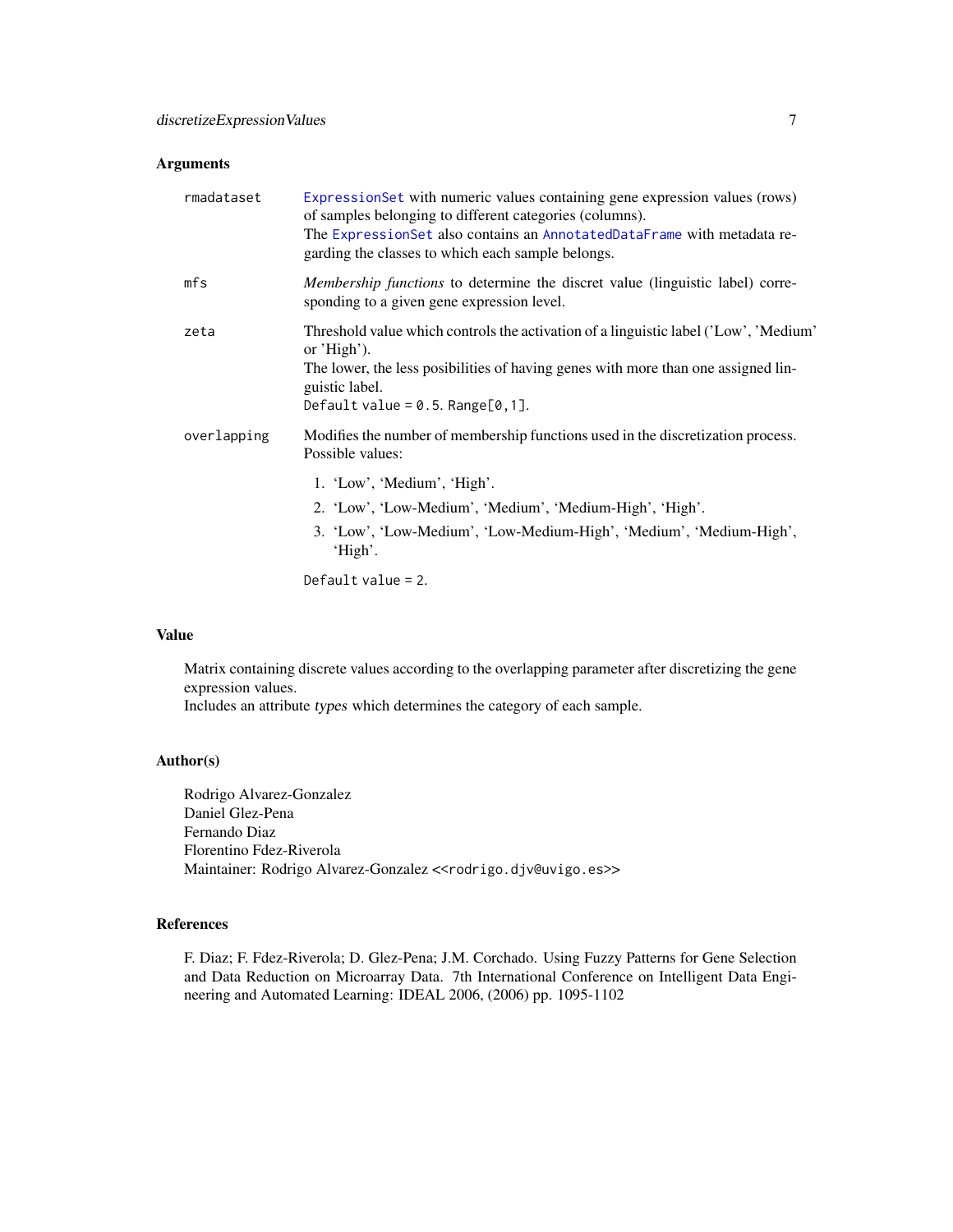#### <span id="page-7-1"></span><span id="page-7-0"></span>discriminantFuzzyPattern

## *Discriminant Fuzzy Pattern to filter genes*

### Description

*discriminantFuzzyPattern* discovers significant genes based on the construction of *Fuzzy Patterns* (FPs). The *Fuzzy Patterns* are built by means of applying 3 *Membership Functions* to the gene expression values in the matrix *rmadataset*.

### Usage

```
discriminantFuzzyPattern(rmadataset, skipFactor = 3, zeta = 0.5, overlapping = 2, piVal = 0.9)
```
### Arguments

| rmadataset  | ExpressionSet with numeric values containing gene expression values (rows)<br>of samples belonging to different categories (columns).<br>The ExpressionSet also contains an AnnotatedDataFrame with metadata re-<br>garding the classes to which each sample belongs.                                     |
|-------------|-----------------------------------------------------------------------------------------------------------------------------------------------------------------------------------------------------------------------------------------------------------------------------------------------------------|
| skipFactor  | Numeric value to omit odd values (a way of normalization).<br>Higher values imply that less samples of a gene are considered as odd. If<br>skipFactor=0 do NOT skip.<br>Default value = $3.$ Range[0, $).$                                                                                                |
| zeta        | Threshold value which controls the activation of a linguistic label ('Low', 'Medium'<br>or $'High'$ ).<br>The lower, the less posibilities of having genes with more than one assigned lin-<br>guistic label.<br>Default value = $0.5$ . Range[ $0, 1$ ].                                                 |
| overlapping | Modifies the number of membership functions used in the discretization process.<br>Possible values:<br>1. 'Low', 'Medium', 'High'.<br>2. 'Low', 'Low-Medium', 'Medium', 'Medium-High', 'High'.<br>3. 'Low', 'Low-Medium', 'Low-Medium-High', 'Medium', 'Medium-High',<br>'High'.<br>Default value = $2$ . |
| piVal       | Controls the degree of exigency for selecting a gene as a member of a <i>Fuzzy</i><br>Pattern.<br>Default value = $0.9$ . Range[ $0, 1$ ].                                                                                                                                                                |

### Details

The [discriminantFuzzyPattern](#page-7-1) function works in a 4-step process:

1. Calculates the *Membership Functions*. These functions are used in the next step to discretize gene expression data.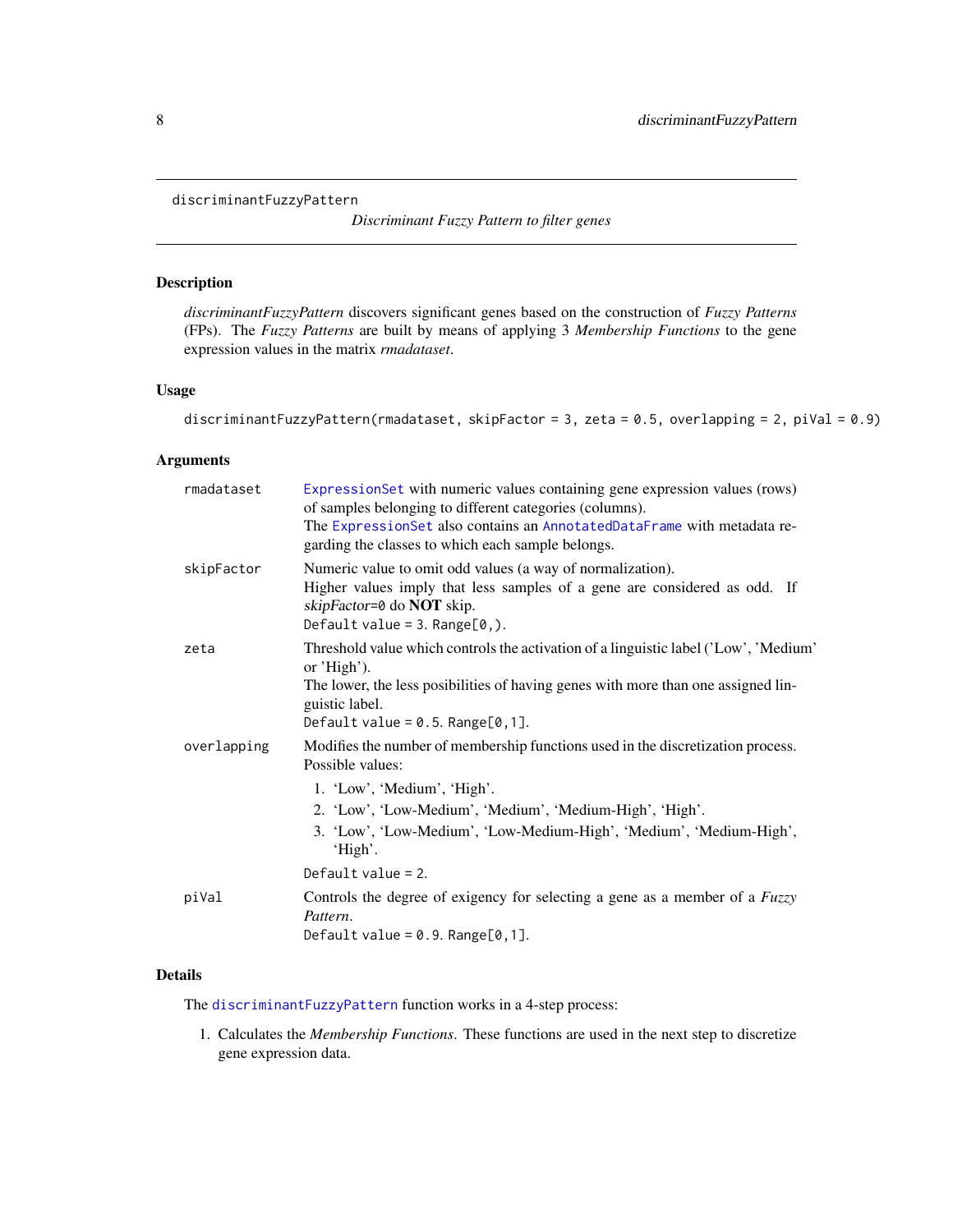- 2. Discretizes the gene expression data (float values) into 'Low', 'Medium' or 'High' labels.
- 3. Calculates a *Fuzzy Pattern* for each category. To do this, a given percentage of the samples belonging to a category must have the same label ('Low', 'Medium' or 'High').
- 4. Calculates the *Discriminant Fuzzy Pattern* (DFP) that includes those genes present in two or more FPs with different assigned labels.

#### Value

| membership.functions       |                                                                                                                                                                                       |
|----------------------------|---------------------------------------------------------------------------------------------------------------------------------------------------------------------------------------|
|                            | <i>Membership functions</i> to determine the discret value corresponding to a given<br>gene expression level.                                                                         |
| discrete.values            |                                                                                                                                                                                       |
|                            | Discrete values according to the overlapping parameter after discretizing the<br>gene expression values.<br>Includes an attribute types which determines the category of each sample. |
|                            | fuzzy. patterns Genes belonging to each Fuzzy Patterns. There are one FP for each class.<br>Includes an attribute ifs with the <i>Impact Factor</i> for each category.                |
| discriminant.fuzzy.pattern |                                                                                                                                                                                       |
|                            | Genes belonging to the final DFP.<br>Includes an attribute <i>ifs</i> with the <i>Impact Factor</i> for each category.                                                                |
| params                     | The parameters used to tune the algorithm (as arguments in the function).                                                                                                             |
|                            |                                                                                                                                                                                       |

#### Author(s)

Rodrigo Alvarez-Gonzalez Daniel Glez-Pena Fernando Diaz Florentino Fdez-Riverola Maintainer: Rodrigo Alvarez-Gonzalez <<rodrigo.djv@uvigo.es>>

#### References

F. Diaz; F. Fdez-Riverola; D. Glez-Pena; J.M. Corchado. Using Fuzzy Patterns for Gene Selection and Data Reduction on Microarray Data. 7th International Conference on Intelligent Data Engineering and Automated Learning: IDEAL 2006, (2006) pp. 1095-1102

#### Examples

```
#########################################
############ Get sample data ############
#########################################
library(DFP)
data(rmadataset)
```
######################################### # Filters the most representative genes # ######################################### res <- discriminantFuzzyPattern(rmadataset) summary(res)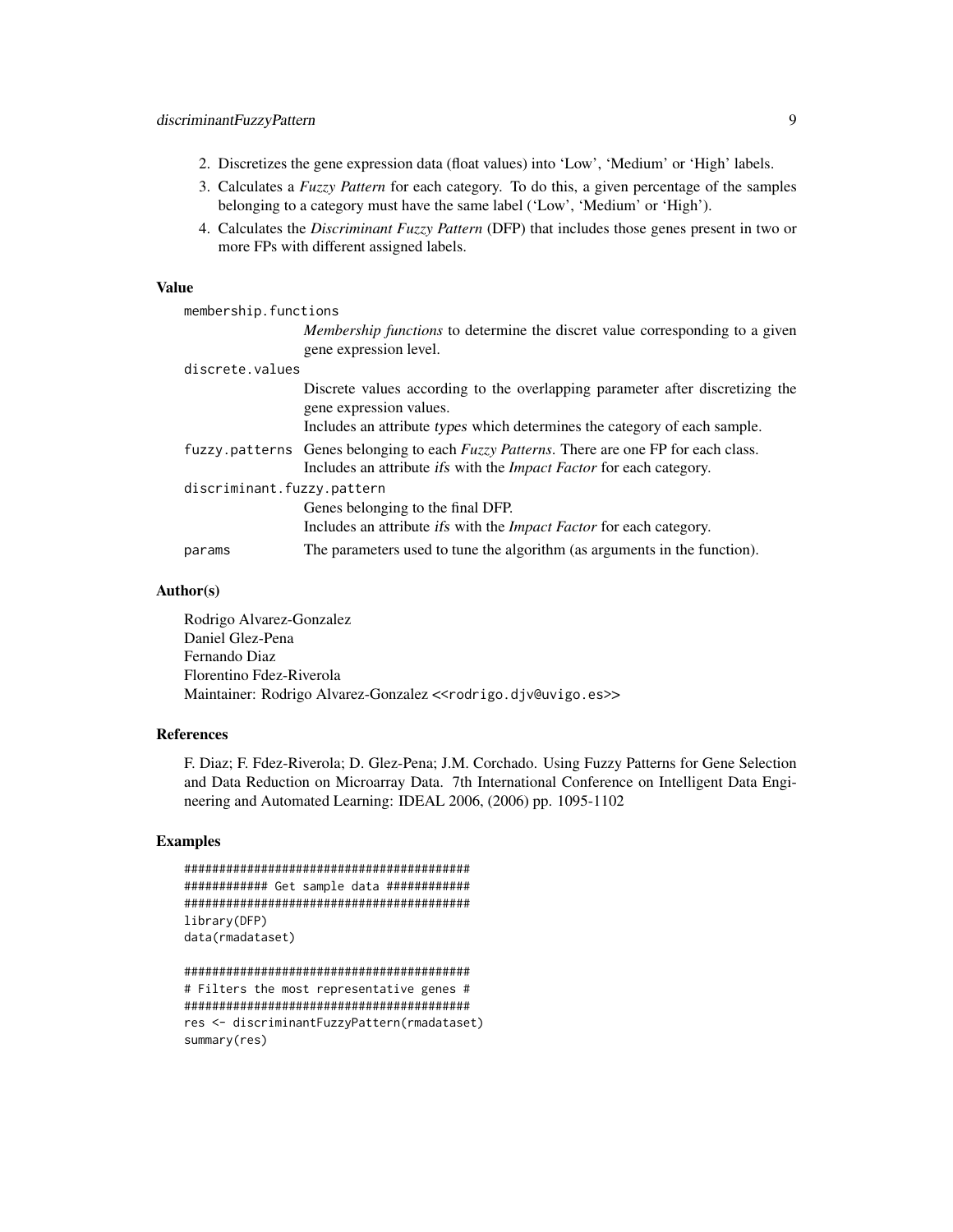<span id="page-9-1"></span><span id="page-9-0"></span>ExpressionLevel-class *Class "ExpressionLevel"*

#### **Description**

A virtual class which represents a generic *Membership Function*.

### Objects from the Class

A virtual Class: No objects may be created from it.

#### Slots

center: Object of class "numeric". Represents the peak point in the function curve.

width: Object of class "numeric". Represents the length of values lower than 1 and greater than 0 in the function curve.

#### Methods

- show signature(object = "ExpressionLevel"): Prints the ExpressionLevel subclass of the object.
- setValues signature(object = "ExpressionLevel", values = "numeric"): Generic function to be implemented in the subclasses.
- computeMembership signature(object = "ExpressionLevel", x = "numeric"): Generic function to be implemented in the subclasses.

#### Author(s)

Rodrigo Alvarez-Gonzalez Daniel Glez-Pena Fernando Diaz Florentino Fdez-Riverola Maintainer: Rodrigo Alvarez-Gonzalez <<rodrigo.djv@uvigo.es>>

#### References

F. Diaz; F. Fdez-Riverola; D. Glez-Pena; J.M. Corchado. Using Fuzzy Patterns for Gene Selection and Data Reduction on Microarray Data. 7th International Conference on Intelligent Data Engineering and Automated Learning: IDEAL 2006, (2006) pp. 1095-1102

### Examples

showClass("ExpressionLevel")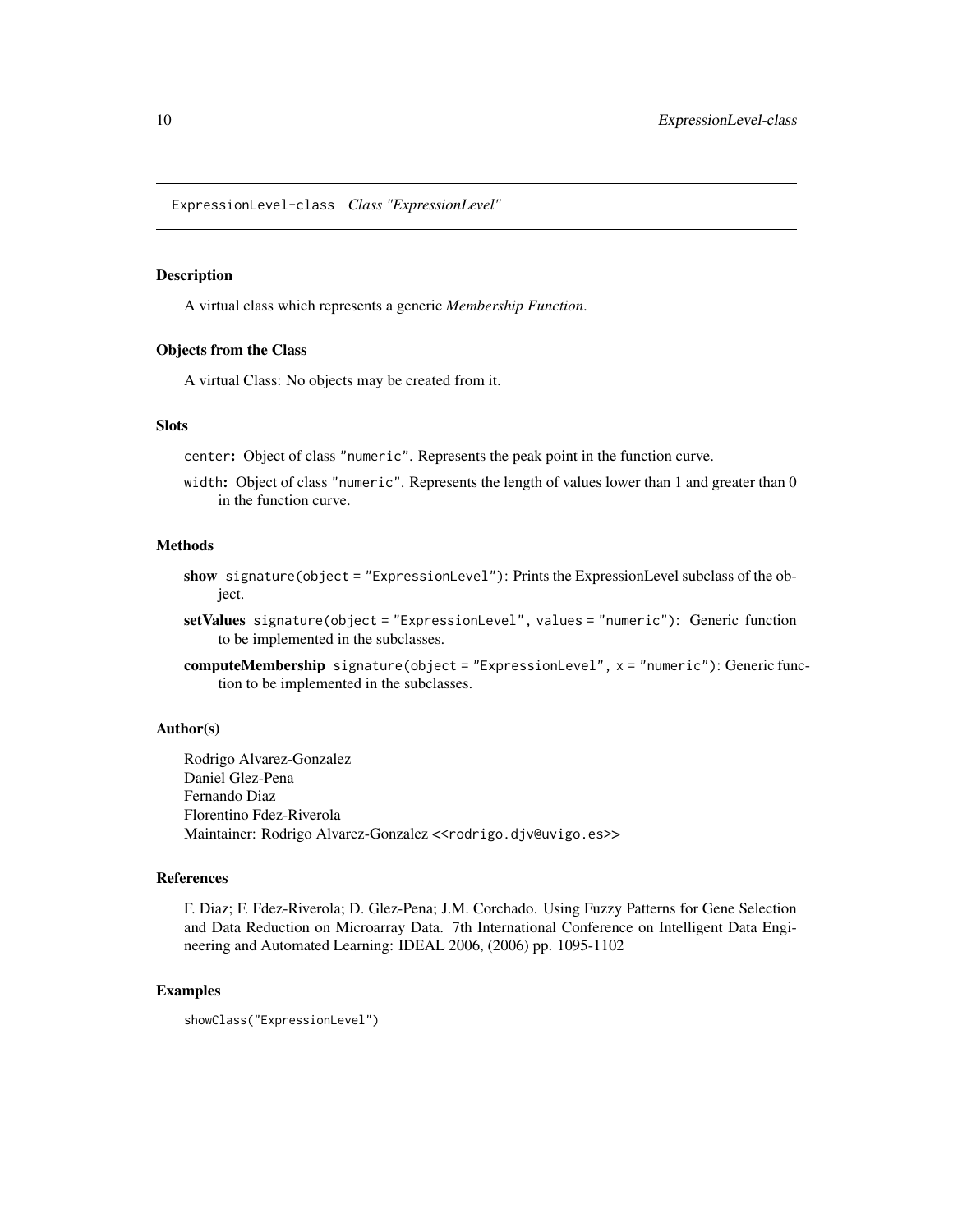<span id="page-10-0"></span>HighExpressionLevel-class

*Class "HighExpressionLevel"*

#### **Description**

A class which represents a *Membership Function* to determine the membership of a numeric value to the 'High' discrete label. The result depends on the 'center' and 'width' values.

#### Objects from the Class

Objects can be created by calls of the form new("HighExpressionLevel").

#### **Slots**

center: Object of class "numeric". Represents the peak point in the function curve.

width: Object of class "numeric". Represents the length of values lower than 1 and greater than 0 in the function curve.

### Extends

Class ["ExpressionLevel"](#page-9-1), directly.

### Methods

- setValues signature(object = "HighExpressionLevel", values = "numeric"): Establishes the 'center' and 'width' slots of the object, given a vector of numeric values.
- computeMembership signature(object = "HighExpressionLevel", x = "numeric"): Returns a value in the [0,1] interval, which represents the membership to the 'High' discrete label.

#### Author(s)

Rodrigo Alvarez-Gonzalez Daniel Glez-Pena Fernando Diaz Florentino Fdez-Riverola Maintainer: Rodrigo Alvarez-Gonzalez <<rodrigo.djv@uvigo.es>>

#### References

F. Diaz; F. Fdez-Riverola; D. Glez-Pena; J.M. Corchado. Using Fuzzy Patterns for Gene Selection and Data Reduction on Microarray Data. 7th International Conference on Intelligent Data Engineering and Automated Learning: IDEAL 2006, (2006) pp. 1095-1102

#### Examples

showClass("HighExpressionLevel")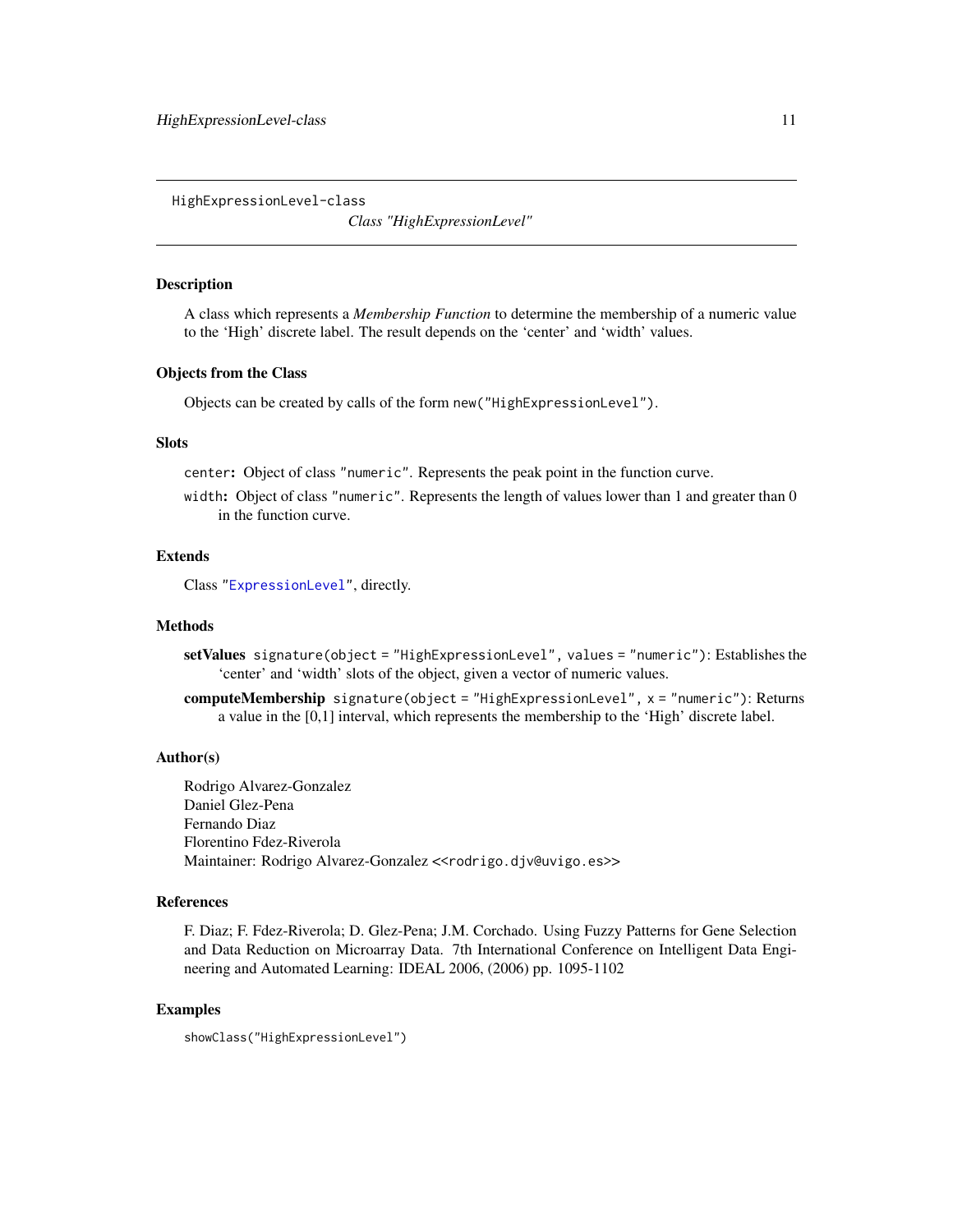<span id="page-11-0"></span>LowExpressionLevel-class

*Class "LowExpressionLevel"*

#### **Description**

A class which represents a *Membership Function* to determine the membership of a numeric value to the 'Low' discrete label. The result depends on the 'center' and 'width' values.

#### Objects from the Class

Objects can be created by calls of the form new("LowExpressionLevel").

#### **Slots**

center: Object of class "numeric". Represents the peak point in the function curve.

width: Object of class "numeric". Represents the length of values lower than 1 and greater than 0 in the function curve.

### Extends

Class ["ExpressionLevel"](#page-9-1), directly.

### Methods

- setValues signature(object = "LowExpressionLevel", values = "numeric"): Establishes the 'center' and 'width' slots of the object, given a vector of numeric values.
- computeMembership signature(object = "LowExpressionLevel", x = "numeric"): Returns a value in the [0,1] interval, which represents the membership to the 'Low' discrete label.

#### Author(s)

Rodrigo Alvarez-Gonzalez Daniel Glez-Pena Fernando Diaz Florentino Fdez-Riverola Maintainer: Rodrigo Alvarez-Gonzalez <<rodrigo.djv@uvigo.es>>

#### References

F. Diaz; F. Fdez-Riverola; D. Glez-Pena; J.M. Corchado. Using Fuzzy Patterns for Gene Selection and Data Reduction on Microarray Data. 7th International Conference on Intelligent Data Engineering and Automated Learning: IDEAL 2006, (2006) pp. 1095-1102

#### Examples

showClass("LowExpressionLevel")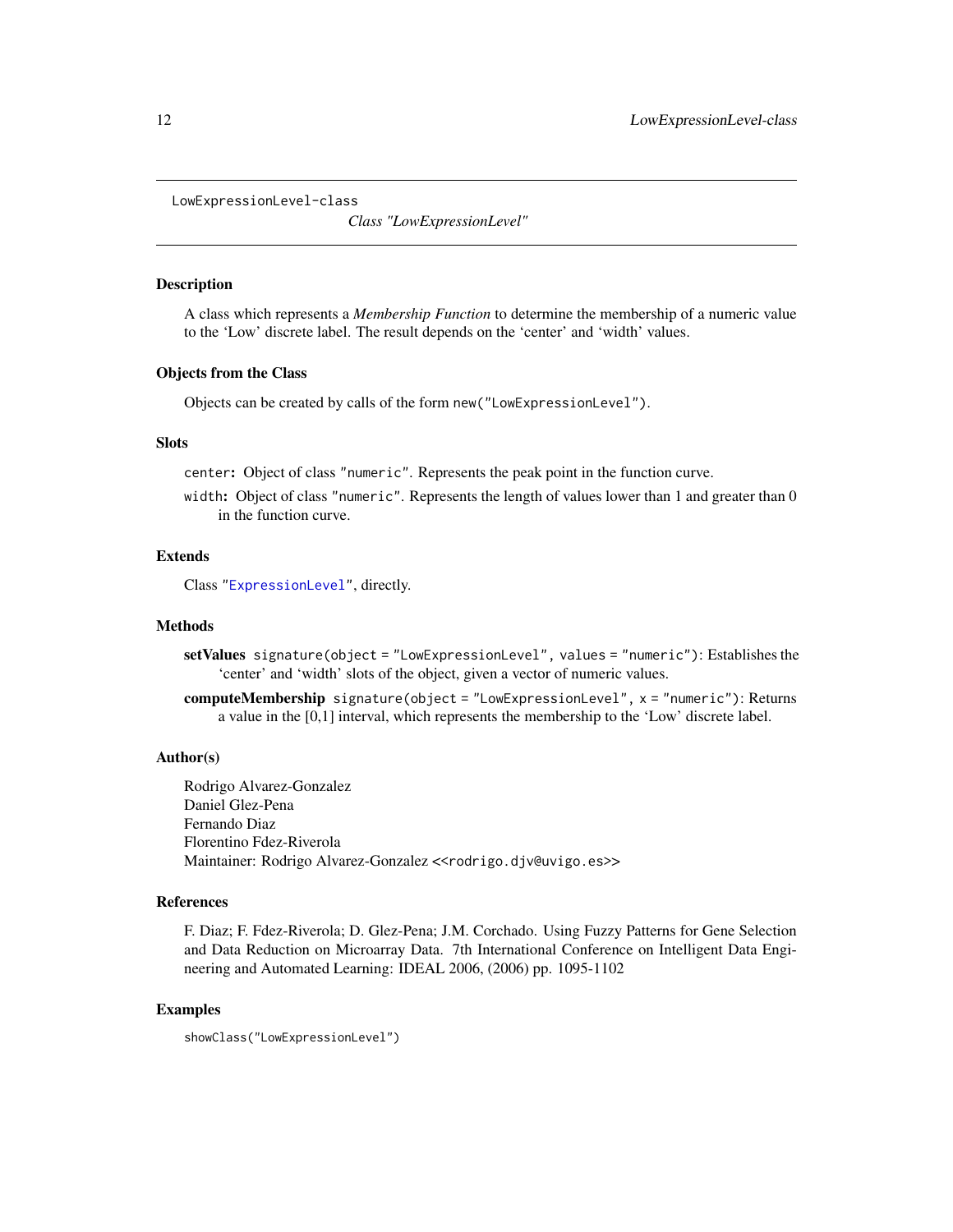<span id="page-12-0"></span>MediumExpressionLevel-class

*Class "MediumExpressionLevel"*

#### Description

A class which represents a *Membership Function* to determine the membership of a numeric value to the 'Medium' discrete label. The result depends on the 'center' and 'width' values.

#### Objects from the Class

Objects can be created by calls of the form new("MediumExpressionLevel").

#### **Slots**

center: Object of class "numeric". Represents the peak point in the function curve.

width: Object of class "numeric". Represents the length of values lower than 1 and greater than 0 in the function curve.

#### Extends

Class ["ExpressionLevel"](#page-9-1), directly.

#### Methods

- setValues signature(object = "MediumExpressionLevel", values = "numeric"): Establishes the 'center' and 'width' slots of the object, given a vector of numeric values.
- computeMembership signature(object = "MediumExpressionLevel", x = "numeric"): Returns a value in the [0,1] interval, which represents the membership to the 'Medium' discrete label.

#### Author(s)

Rodrigo Alvarez-Gonzalez Daniel Glez-Pena Fernando Diaz Florentino Fdez-Riverola Maintainer: Rodrigo Alvarez-Gonzalez << rodrigo.djv@uvigo.es>>

#### References

F. Diaz; F. Fdez-Riverola; D. Glez-Pena; J.M. Corchado. Using Fuzzy Patterns for Gene Selection and Data Reduction on Microarray Data. 7th International Conference on Intelligent Data Engineering and Automated Learning: IDEAL 2006, (2006) pp. 1095-1102

#### Examples

showClass("MediumExpressionLevel")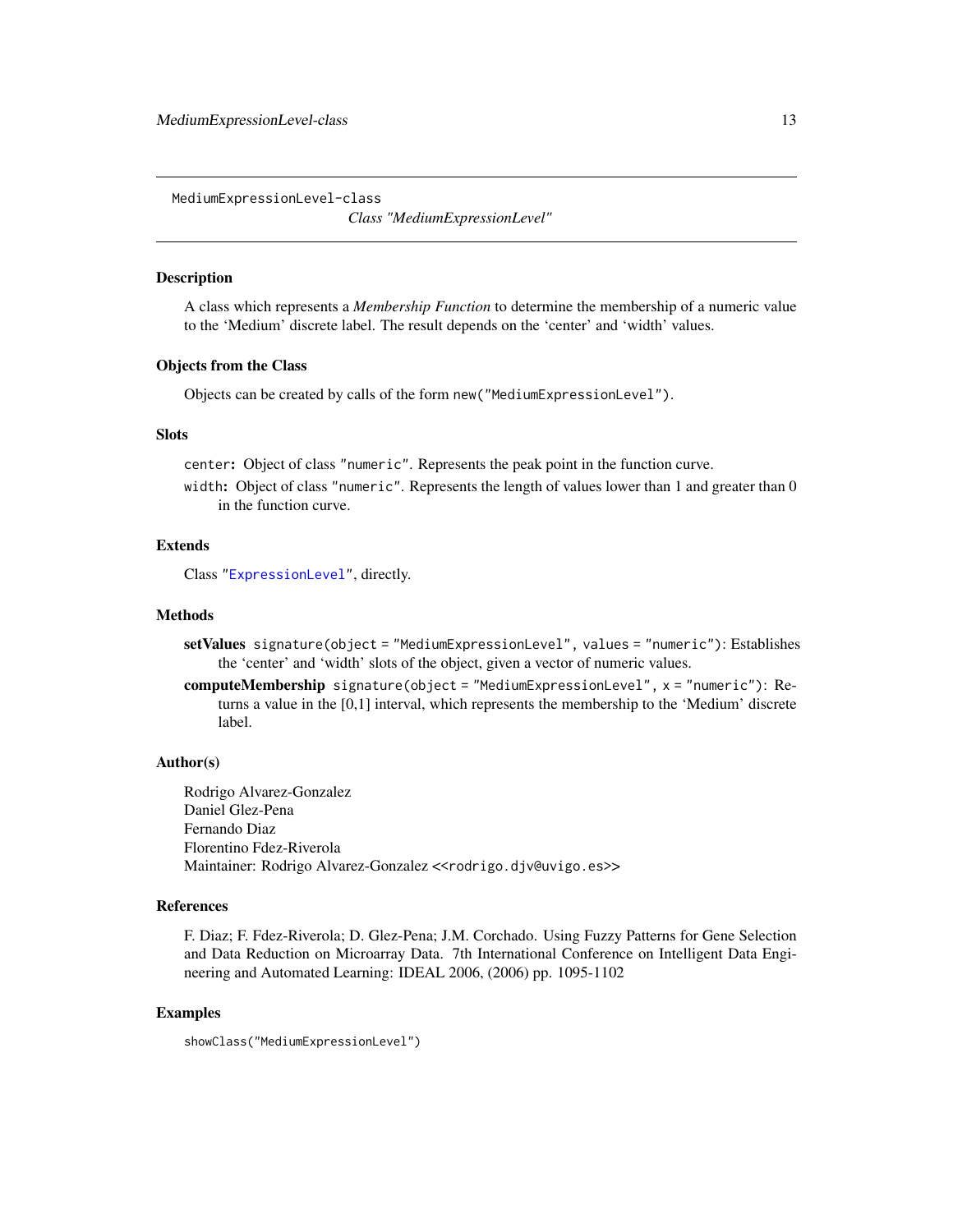#### <span id="page-13-0"></span>plotDiscriminantFuzzyPattern

*Plots the Discriminant Fuzzy Pattern of the relevant genes*

### Description

This function plots the *Discriminant Fuzzy Pattern* of the relevant genes (in rows) for the sample classes (in columns), as well as the impact factor which determines if a gene belongs to a *Fuzzy Pattern* in a class (if its value is higher than the *piVal*).

The relevant genes are those which are present in almost two different *Fuzzy Patterns* with different linguistic labels.

The plotting is made in both graphical and text mode.

#### Usage

plotDiscriminantFuzzyPattern(dfp, overlapping = 2)

### Arguments

| dfp         | A matrix with the fuzzy patterns and impact factors for the relevant genes.                         |
|-------------|-----------------------------------------------------------------------------------------------------|
| overlapping | Modifies the number of membership functions used in the discretization process.<br>Possible values: |
|             | 1. 'Low', 'Medium', 'High'.                                                                         |
|             | 2. 'Low', 'Low-Medium', 'Medium', 'Medium-High', 'High'.                                            |
|             | 3. 'Low', 'Low-Medium', 'Low-Medium-High', 'Medium', 'Medium-High',<br>'High'.                      |
|             | $D_{0}f_{0}$ . $1 + \ldots 1$ . $2 - 2$                                                             |

Default value = 2.

#### Value

A matrix with the discriminant genes in rows, along with the *Fuzzy Pattern* for each class (in columns).

This object contains an attribute (ifs) which stores the *Impact Factors* used to determine if a gene belongs to a *Fuzzy Pattern* in a class (if the value is higher than the piVal).

#### Author(s)

Rodrigo Alvarez-Gonzalez Daniel Glez-Pena Fernando Diaz Florentino Fdez-Riverola Maintainer: Rodrigo Alvarez-Gonzalez << rodrigo.djv@uvigo.es>>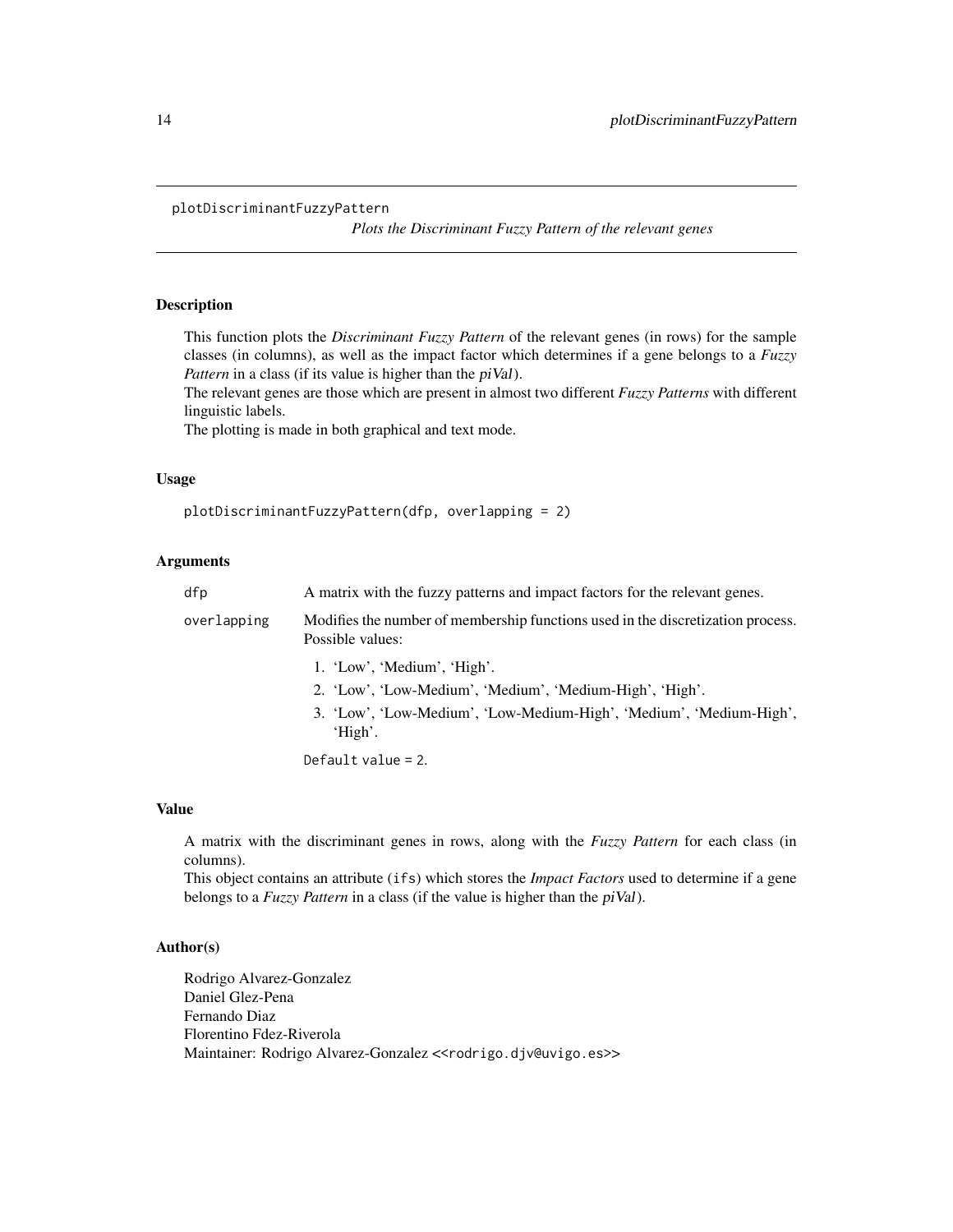#### <span id="page-14-0"></span>References

F. Diaz; F. Fdez-Riverola; D. Glez-Pena; J.M. Corchado. Using Fuzzy Patterns for Gene Selection and Data Reduction on Microarray Data. 7th International Conference on Intelligent Data Engineering and Automated Learning: IDEAL 2006, (2006) pp. 1095-1102

plotMembershipFunctions

*Plots the Membership Functions (Low, Medium, High) used to discretize gene expression values*

#### Description

Each gene has 3 *Membership Functions* ('Low', 'Medium' and 'High') which can be plotted as curves in graphical mode.

In the text mode a membership function is represented with its *center* and *width*.

This function receives one or more gene names and plots the results in both graphical and text mode. If a set of genes containing more than 36 elements is provided, only the text mode is available.

#### Usage

plotMembershipFunctions(rmadataset, mfs, genes)

#### Arguments

| rmadataset | An ExpressionSet object with AnnotatedDataFrame metadata.                                            |
|------------|------------------------------------------------------------------------------------------------------|
| mfs        | A list of 3 ExpressionLevel objects ('Low', 'Medium' and 'High') for each gene<br>(a list of lists). |
| genes      | The set of genes to plot (a vector).                                                                 |

#### Value

A dataframe with the values of the membership functions ('Low', 'Medium' and 'High') for each gene (in rows) received as a parameter.

#### Author(s)

Rodrigo Alvarez-Gonzalez Daniel Glez-Pena Fernando Diaz Florentino Fdez-Riverola Maintainer: Rodrigo Alvarez-Gonzalez << rodrigo.djv@uvigo.es>>

#### References

F. Diaz; F. Fdez-Riverola; D. Glez-Pena; J.M. Corchado. Using Fuzzy Patterns for Gene Selection and Data Reduction on Microarray Data. 7th International Conference on Intelligent Data Engineering and Automated Learning: IDEAL 2006, (2006) pp. 1095-1102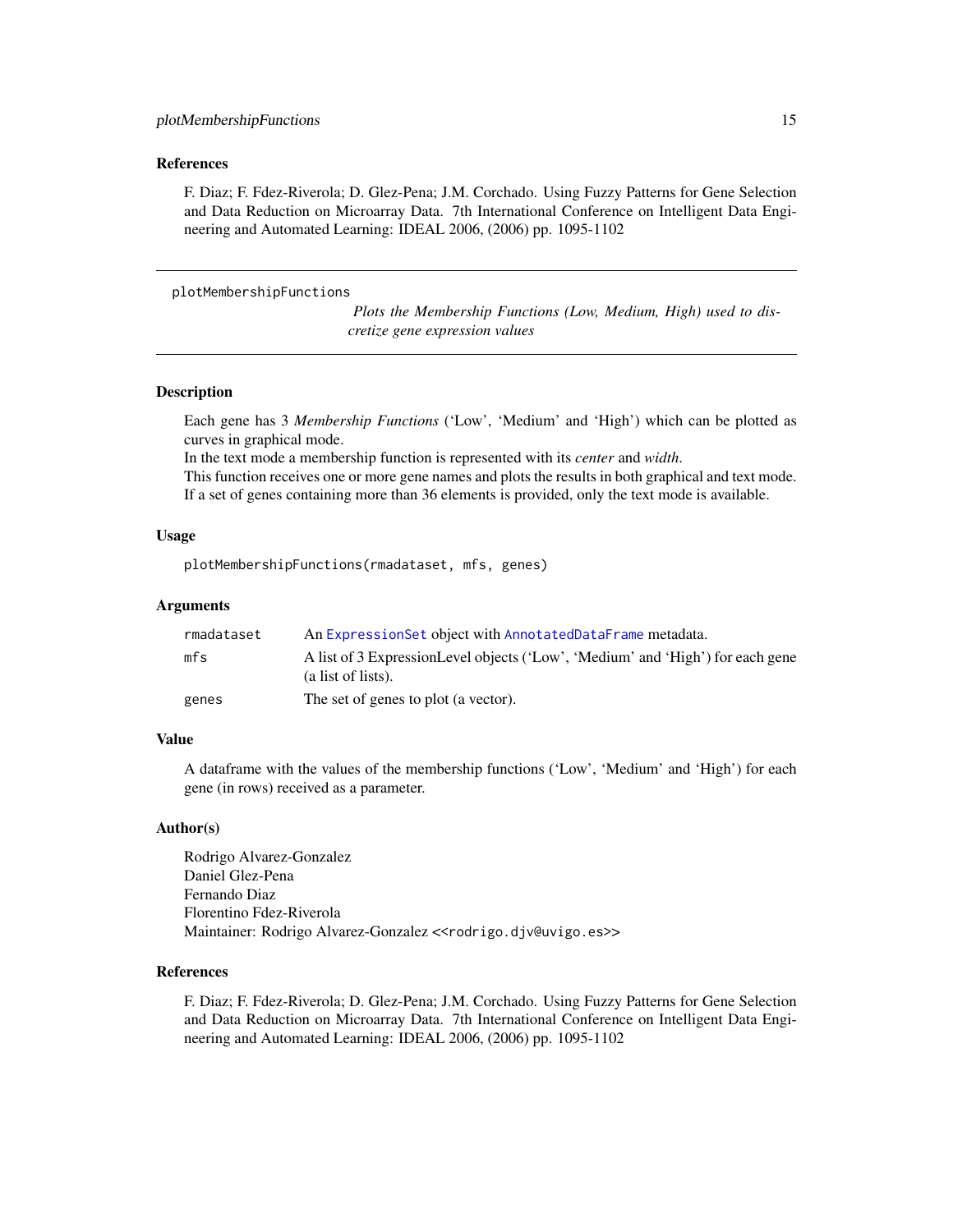<span id="page-15-0"></span>

### **Description**

This function creates an [ExpressionSet](#page-0-0) with an [AnnotatedDataFrame](#page-0-0). To do this, it requires two CSV files in a predefined format:

- 1. 'exprsData' with the expression values of genes (in rows) of different samples (in columns).
- 2. 'pData' with the samples (in columns) and the metadata 'class' (the most important for the algorithm [discriminantFuzzyPattern](#page-7-1)), 'age' and 'sex'.

#### Usage

readCSV(fileExprs, filePhenodata)

#### Arguments

| fileExprs     | The path to the exprsData file. |
|---------------|---------------------------------|
| filePhenodata | The path to the pData file.     |

#### Value

An [ExpressionSet](#page-0-0) object with an [AnnotatedDataFrame](#page-0-0) storing 'class', 'age' and 'sex' information.

#### Author(s)

Rodrigo Alvarez-Gonzalez Daniel Glez-Pena Fernando Diaz Florentino Fdez-Riverola Maintainer: Rodrigo Alvarez-Gonzalez <<rodrigo.djv@uvigo.es>>

### References

F. Diaz; F. Fdez-Riverola; D. Glez-Pena; J.M. Corchado. Using Fuzzy Patterns for Gene Selection and Data Reduction on Microarray Data. 7th International Conference on Intelligent Data Engineering and Automated Learning: IDEAL 2006, (2006) pp. 1095-1102

#### Examples

```
dataDir <- system.file("extdata", package="DFP"); dataDir
fileExprs <- file.path(dataDir, "exprsData.csv"); fileExprs
filePhenodata <- file.path(dataDir, "pData.csv"); filePhenodata
rmadataset <- readCSV(fileExprs, filePhenodata); rmadataset
pData(phenoData(rmadataset))
exprs(rmadataset)[1:10,1:5]
```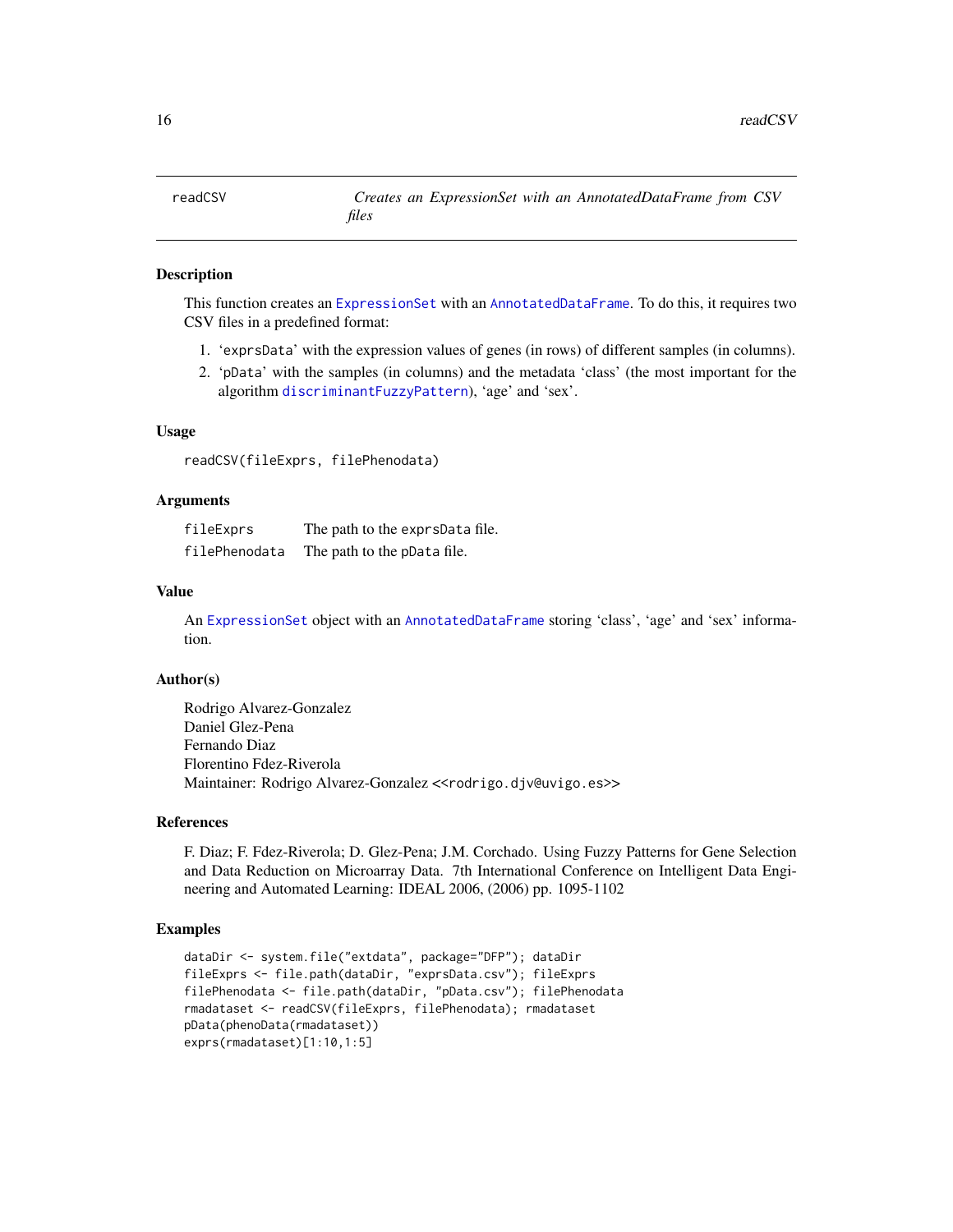<span id="page-16-0"></span>

#### Description

This [ExpressionSet](#page-0-0) object includes an [AnnotatedDataFrame](#page-0-0) with metadata about 'Disease type' (the most important for the algorithm), 'Patient age' and 'Patient gender'. This data set gives the expression values of 500 genes in 35 samples.

### Usage

data(rmadataset)

### Format

[ExpressionSet](#page-0-0) str(pData(phenoData(rmadataset))) [AnnotatedDataFrame](#page-0-0) str(exprs(rmadataset))

#### Author(s)

Rodrigo Alvarez-Gonzalez Daniel Glez-Pena Fernando Diaz Florentino Fdez-Riverola Maintainer: Rodrigo Alvarez-Gonzalez <<rodrigo.djv@uvigo.es>>

#### References

F. Diaz; F. Fdez-Riverola; D. Glez-Pena; J.M. Corchado. Using Fuzzy Patterns for Gene Selection and Data Reduction on Microarray Data. 7th International Conference on Intelligent Data Engineering and Automated Learning: IDEAL 2006, (2006) pp. 1095-1102

#### Examples

```
data(rmadataset)
featureNames(rmadataset)[1:20]
sampleNames(rmadataset)
varLabels(rmadataset)
pData(phenoData(rmadataset))
exprs(rmadataset)[1:10,1:5]
```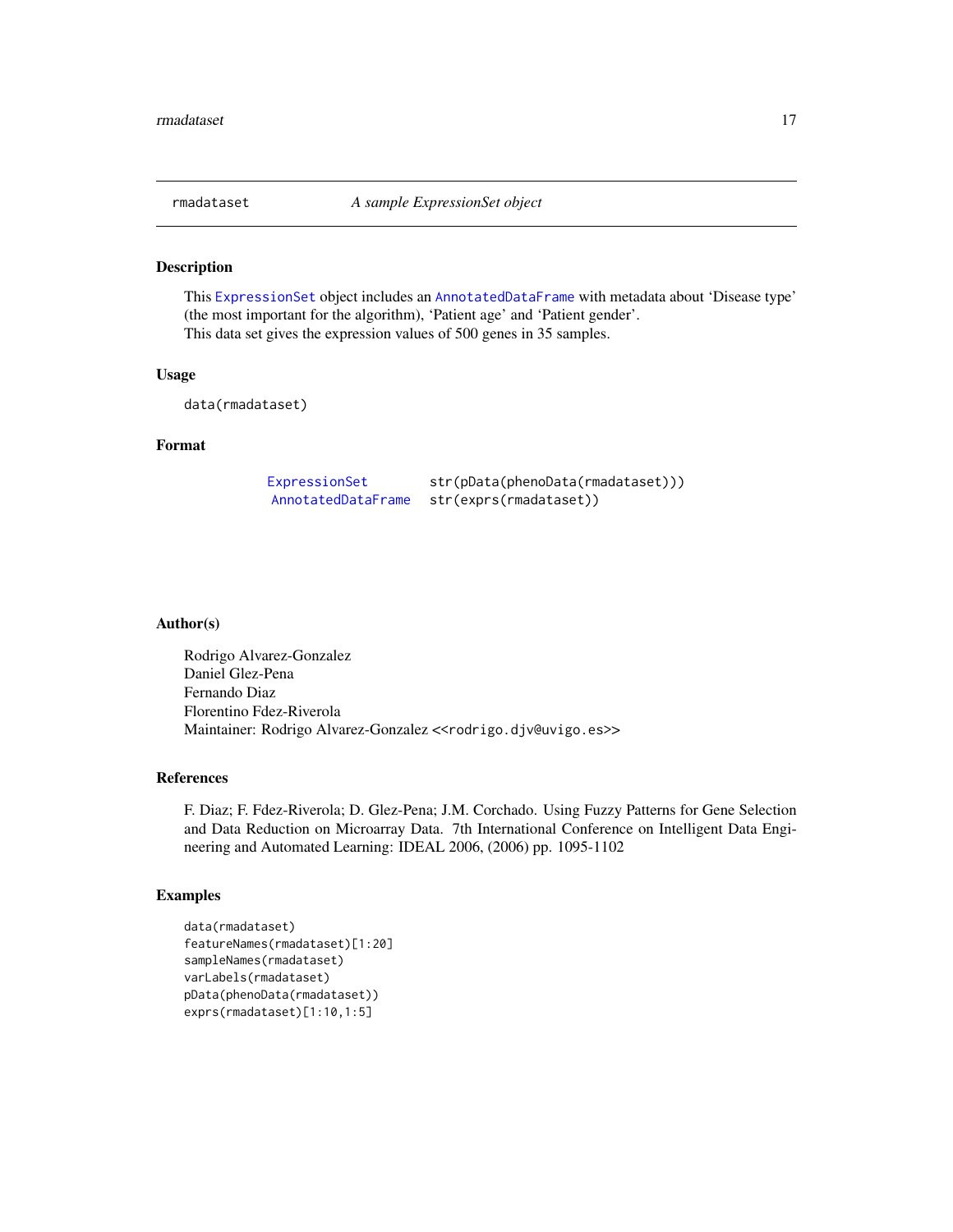<span id="page-17-0"></span>

### Description

Prints the slots (center and width) of an ["ExpressionLevel"](#page-9-1) object.

### Methods

object = "ExpressionLevel" See ["ExpressionLevel"](#page-9-1).

showDiscreteValues *Prints the labels to which the algorithm converts the gene expression values*

### Description

In an intermediate step, the algorithm [discriminantFuzzyPattern](#page-7-1) converts the gene expression values into discrete labels (combining 'Low', 'Medium' and 'High', depending on the value of the param 'overlapping').

This function permits printing these labels, specifying a set of genes (a vector) and/or classes of samples.

#### Usage

showDiscreteValues(dvs, genes, classes)

### Arguments

| dvs     | A matrix with discrete labels for a set of genes (in rows) of several samples (in<br>columns).                                                          |
|---------|---------------------------------------------------------------------------------------------------------------------------------------------------------|
| genes   | [optional] The set of genes to plot.                                                                                                                    |
| classes | [optional] A set of classes to which the samples belong. It must be one of the<br>classes stored in the phenoData of the original ExpressionSet object. |

### Value

A subset of the matrix dvs determined by the restrictions (genes and/or classes).

### Author(s)

Rodrigo Alvarez-Gonzalez Daniel Glez-Pena Fernando Diaz Florentino Fdez-Riverola Maintainer: Rodrigo Alvarez-Gonzalez << rodrigo.djv@uvigo.es>>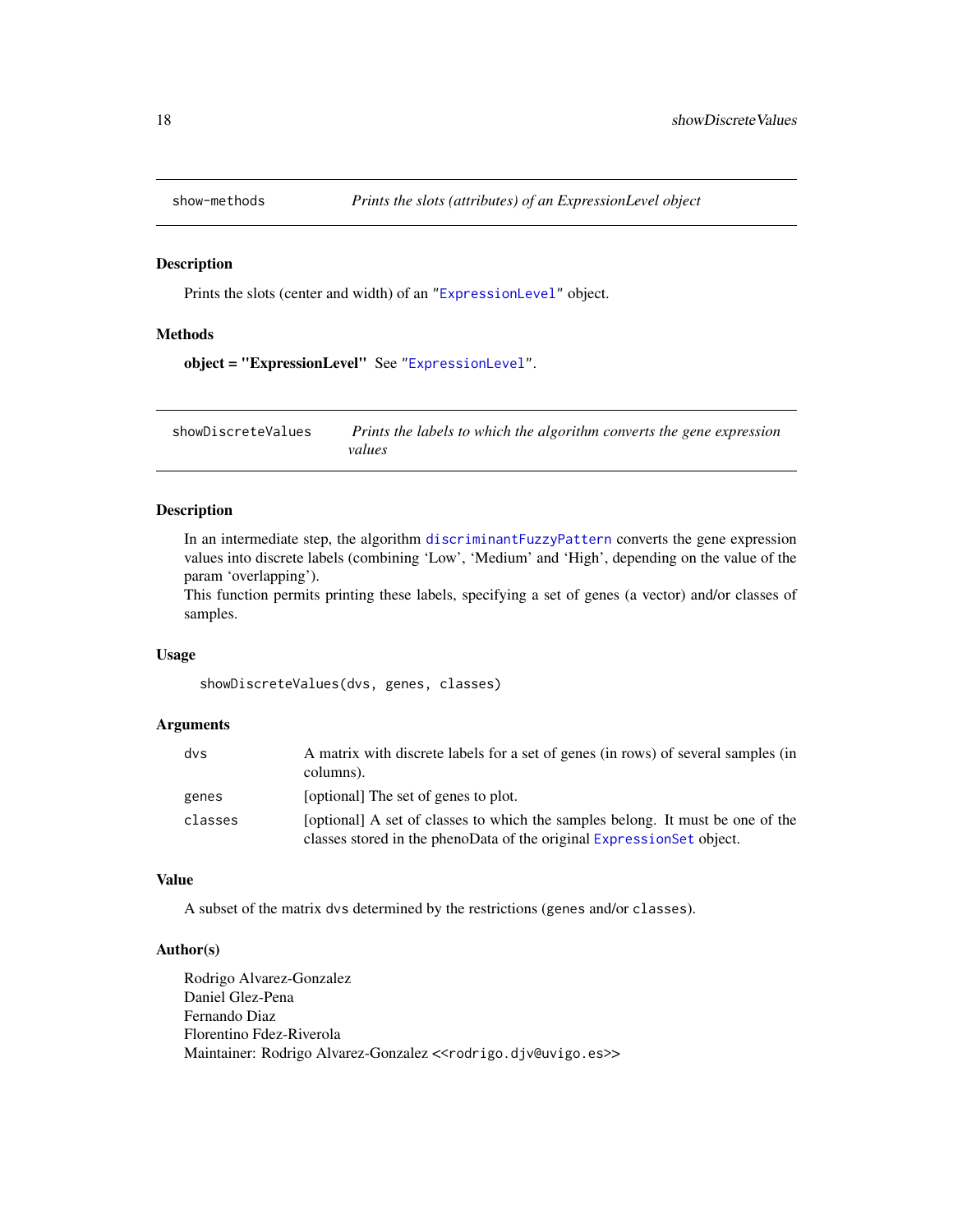### <span id="page-18-0"></span>showFuzzyPatterns 19

#### References

F. Diaz; F. Fdez-Riverola; D. Glez-Pena; J.M. Corchado. Using Fuzzy Patterns for Gene Selection and Data Reduction on Microarray Data. 7th International Conference on Intelligent Data Engineering and Automated Learning: IDEAL 2006, (2006) pp. 1095-1102

showFuzzyPatterns *Plots the Fuzzy Patterns corresponding to a class*

#### Description

This functions prints (in text mode) the *Fuzzy Patterns* (discrete labels) calculated for a single class of samples.

#### Usage

```
showFuzzyPatterns(fps, class)
```
#### Arguments

| fps   | A matrix with the <i>Fuzzy Patterns</i> (discrete labels) for all the samples and genes. |
|-------|------------------------------------------------------------------------------------------|
| class | A class to which the samples belong. It must be one of the classes stored in the         |
|       | phenoData of the original ExpressionSet <i>rmadataset</i> object.                        |

### Value

A vector of *Fuzzy Patterns* (discrete labels) for a single class of samples, with the genes associated.

#### Author(s)

Rodrigo Alvarez-Gonzalez Daniel Glez-Pena Fernando Diaz Florentino Fdez-Riverola Maintainer: Rodrigo Alvarez-Gonzalez << rodrigo.djv@uvigo.es>>

### References

F. Diaz; F. Fdez-Riverola; D. Glez-Pena; J.M. Corchado. Using Fuzzy Patterns for Gene Selection and Data Reduction on Microarray Data. 7th International Conference on Intelligent Data Engineering and Automated Learning: IDEAL 2006, (2006) pp. 1095-1102